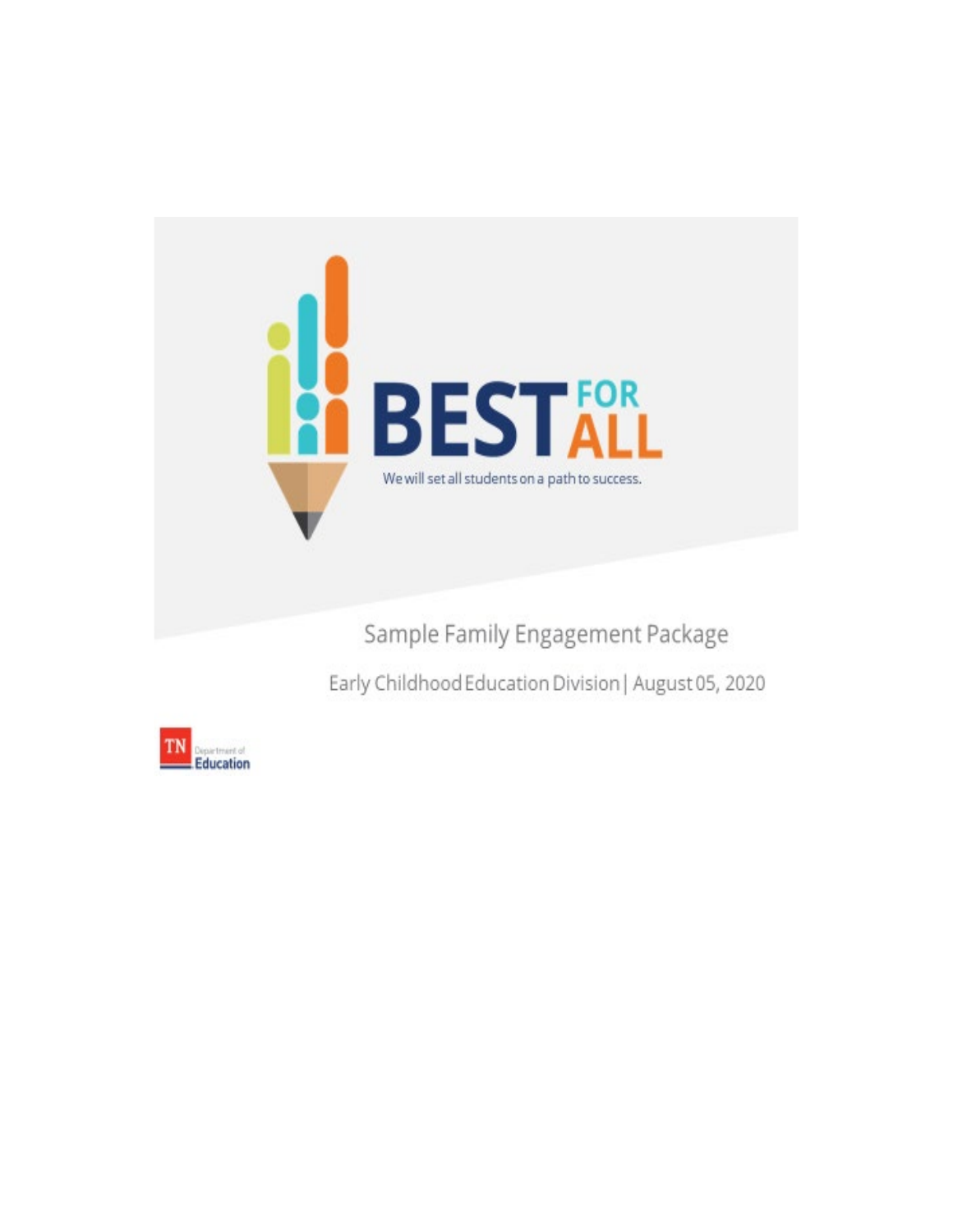#### Dear Preschool Families,

Welcome to the **"Pre-K At-Home Learning for Families"** series designed to support children's learning and early literacy during times when children are not able to attend in-classroom preschool on a regular or full-time basis. Along with the Centers for Disease Control, National Pediatrics Association, and the Tennessee Department of Health, we believe that in-classroom learning is best for children. Preschool "at-home-remote learning" options are temporarily implemented when local governing bodies make the decision to implement a modified instructional program approach. The temporary preschool "at-home-remote learning" options provide continuity of learning for children until programs work their way back to providing full-time in-classroom preschool. Whether your child attends in-classroom preschool daily for part of the day, some days a week, or not at all during the temporary period, families will receive "At-Home Learning Engagement Packages" to support their children's learning.

First, we want to thank you for all the ways you already support your child's learning. This series of at-home learning supports will take the guess work out of what you need to ensure your preschooler is engaged in the types of learning experiences that best prepares him/her for kindergarten.

This *Getting Started* letter has an accompanying <u>video</u> that will walk and talk you through:

- Orientating you with the "*At-Home Learning Engagement Package*"
- Setting up a learning space for your child to complete daily lessons,
- Creating and following a daily schedule,
- Establishing daily learning routines,
- Organizing learning center materials,
- Preparing simple instructional materials, and
- Checking in and connecting with your child's teacher

In the Orientating you with the "*At-Home Learning Engagement Package*" segment of the video, you will become more familiar with what is included in the package. You will also gain a better understanding of what you need to do each day to support your child's learning for the given instructional period covered.

In the *Setting up a Learning Space* segment of the video, you will learn ways to set up a simple, child-friendly work space that will provide a space for learning to occur and materials to be easily accessed and used. Setting up a space requires little time and will give you great peace and confidence knowing all that your child needs for successful learning is already set up and in one place. Learning to use with materials in a designated work space and keeping work spaces organized are important school readiness skills to practice!

In the *Creating and Following a Daily Schedule* segment of the video, you will use the ready-made schedule cards included as part of your At-Home Learning Engagement Packet you receive from your child's teacher. Simply cut apart the cards, red arrow shape, and attach sticky-back magnets (for posting the schedule on a refrigerator, dishwasher, or other metal surface) or glue to a poster chart. Your child will enjoy tracking the day's activities by moving the big red arrow beside the next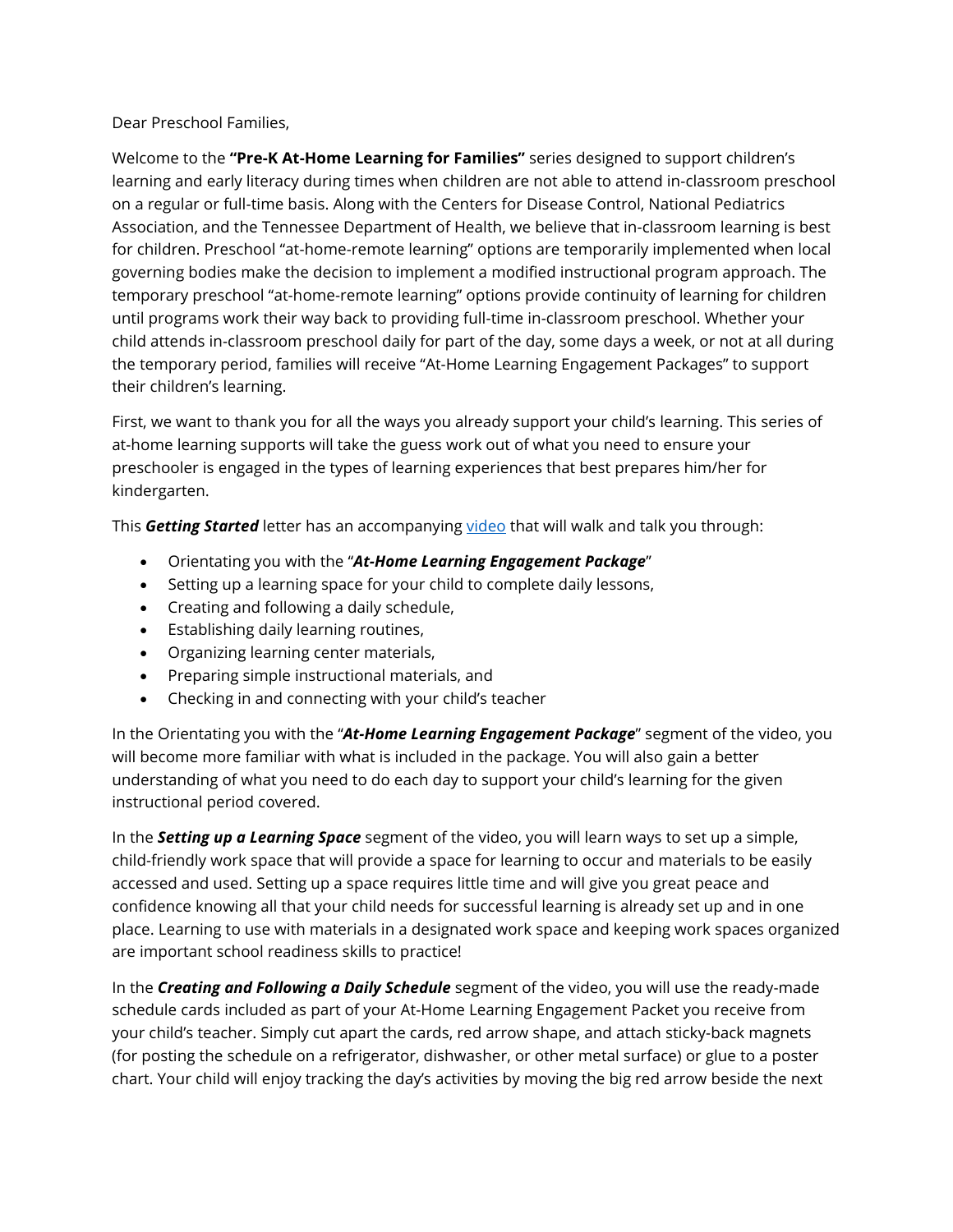scheduled activity. For more specific information on what your child will do during each scheduled activity, continue onto the next section that covers establishing daily learning routines.

In the *Establishing Daily Learning Routines* segment of the video, you will gain ideas for helping your child establish daily routines that mirror in-classroom routines. These include such things as:

- Being counted as "present" on the Attendance Chart,
- Selecting learning center to work and play at,
- Tracking completed activities with the daily schedule,
- Connecting with teacher and classmates during small group lessons,
- Listening and interacting to stories read and learning moments demonstrated,
- Transitioning between activities, and
- Learning care for self, others, and materials.

Established daily learning routines also help children to become better at transitioning between one activity and the next. They become more comfortable with the rhythm and flow of their day. At the end of the day, they feel a real sense of accomplishment. All of which are important kindergarten readiness and life skills to obtain.

In the *Organizing Learning Center Materials* segment of the video, you will be given ideas for ways you can organize your child's learning center and other instructional materials that will enable your child to easily access and use them independently. Boxes, trays, gift bags, and/or baskets you have around your home can be used to organize learning center materials.

and use. In the *Preparing Simple Instructional Materials* segment of the video, you will quick, simple, stepby-step demonstrations of how to prepare of the few instructional materials needed that are included in the "*At-Home Learning Engagement Package*." For example, you will see how to create a pictorial daily schedule, attendance chart, name and photo cards, and a learning center chart. All of which will be used daily throughout coming weeks. After these initial materials are created, "preparing instructional materials" will consist of ensuring materials included in the learning engagement packet are set out in the learning space set up for your child that allows for easy access

In the **Checking in and Connecting with Child's Teacher** segment of the video, you will learn about the scheduled live chat or meet times arranged for your child's teacher to check-in and connect with your child and you. This time may include some additional literacy and math lessons. These check-in times are noted as "small group" activities on the daily schedule. This activity mirrors the small group time your child would experience with the teacher or another adult when attending inclassroom preschool. Your child will enjoy sharing things he/she has worked on or played with during this special connection time with the teacher.

Upon completion of the Getting Started video viewing, proceed to watch the *Learning Centers Introduction* video which will provide step-by-step demonstrations on how your child might work and play when engaged in any of the following learning centers: play dough, hand tools, play school, construct, and easel art.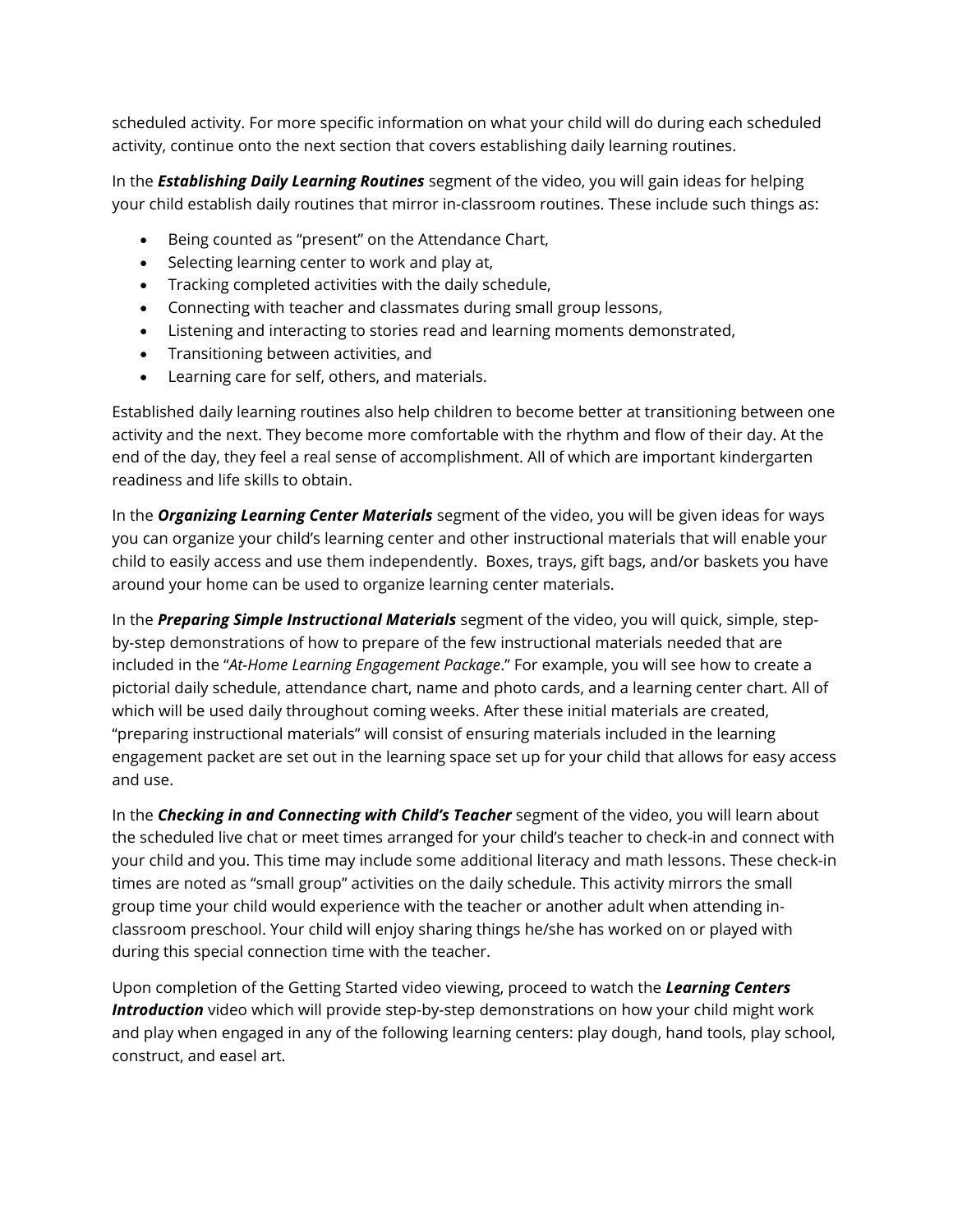# **Preparation of Instructional Materials**

 Prepare the following simple instructional materials for use throughout this unit and in other units throughout the school year:

## *Attendance Board*

 The Attendance Board introduced in the first week can be made using a large piece of paper that is divided into two columns or the side of a refrigerator can be used to create a magnetic attendance chart. This attendance board will be used throughout the year to take attendance during morning routines.



### *Learning Center Labels*

 The Learning Center labels introduced in the first week will stay in place throughout the classroom. Mount and label the photograph on a piece of cardstock. Consider laminating year. Create labels and take photographs of each added Learning Center in your each label for durability.

 Each week, watch a new videos with your child to learn what new learning will take place during the centers that week. Look in the material package included with this document for materials to add to specific learning centers.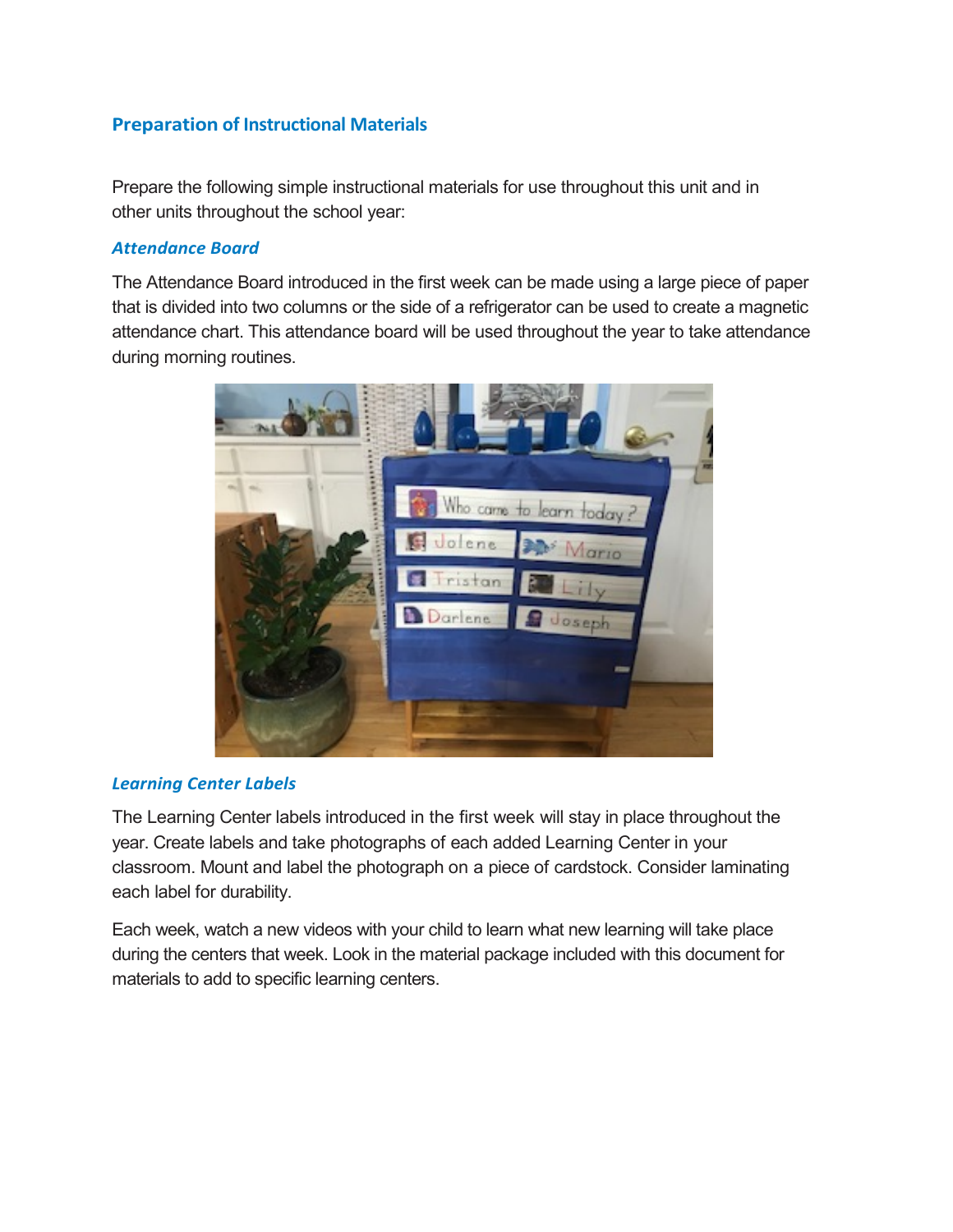

# *Daily Schedule Chart and Labels*

 The Daily Schedule labels introduced in the first week will be used daily throughout the year. A pictorial schedule gives students a visual plan of what their daily routine will be and lets them know what to expect. Create a picture card that represents each of your daily displayed as a poster. Magnets can be used when using the refrigerator to display the daily schedule. Your child will enjoy moving the red arrow throughout the day as activities are completed. activities so that you can review your schedule with your child and, eventually, so your child can review and manage the schedule independently. The Daily Schedule can be created and

completed.<br>Be sure to check with your child's teacher to see what times your child will have live chats or meets with his/her teacher. These will usually occur during the Small Group 1 and Small Group 2 scheduled activities. The teacher may also invite your child to join on occasion in for circle time or Story Time.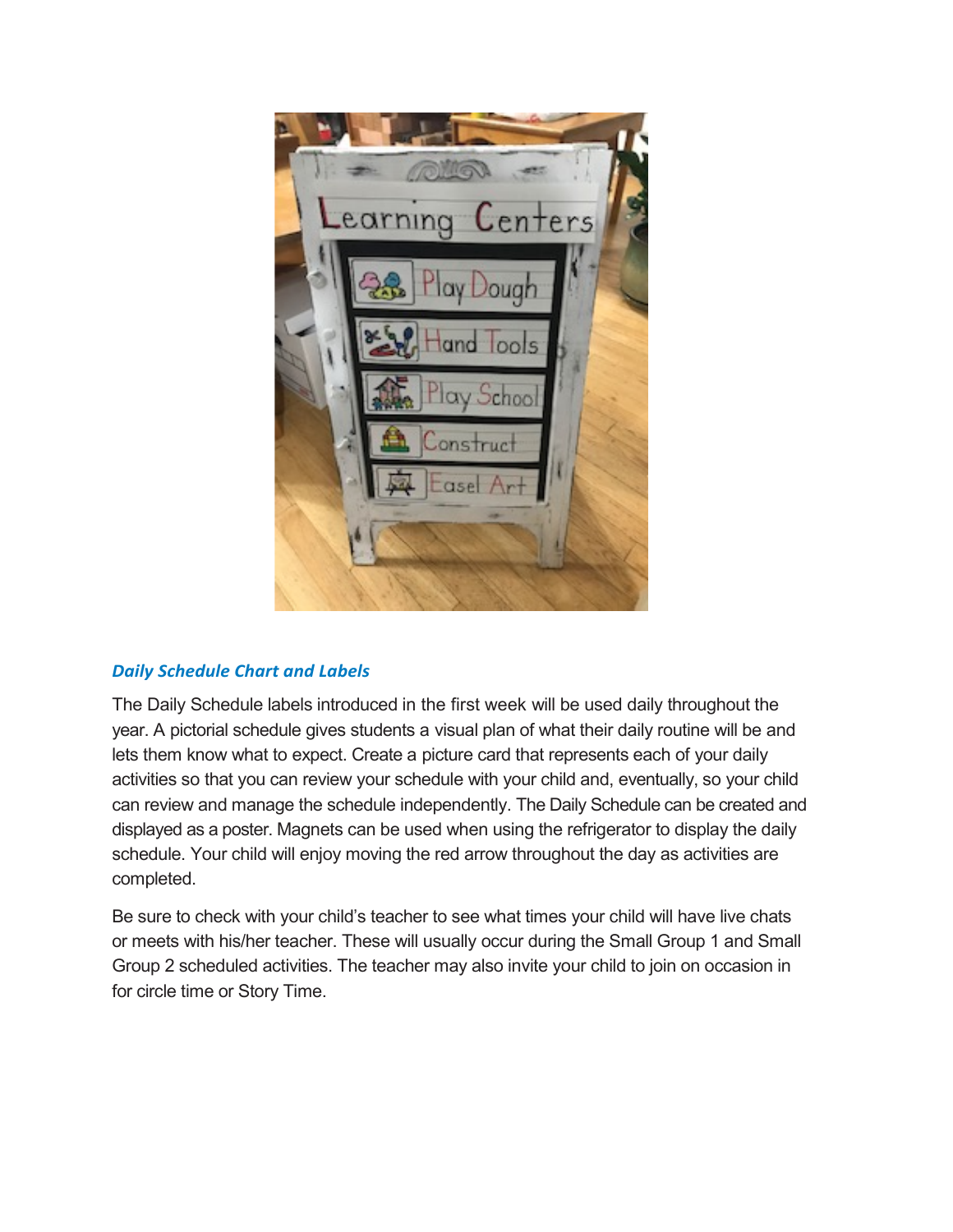#### *Name/Photo Cards*

 year to help children learn to recognize, and eventually write, their own names. To create **Name Cards**, copy the **Name Card** template in this packet. Take a photograph of your child or use a favorite photo you already have. Attach the photograph to the **Name**  marker for the first letter and a black marker for the other letters. Create an additional set in which photo cards are cut apart from the written name. These will be used in upcoming **Name Cards** introduced in the first week will be continued to be used throughout the **Cards**. Also make a **Name Card** for yourself. Write each student's name, using a **red**  name recognition matching activities.

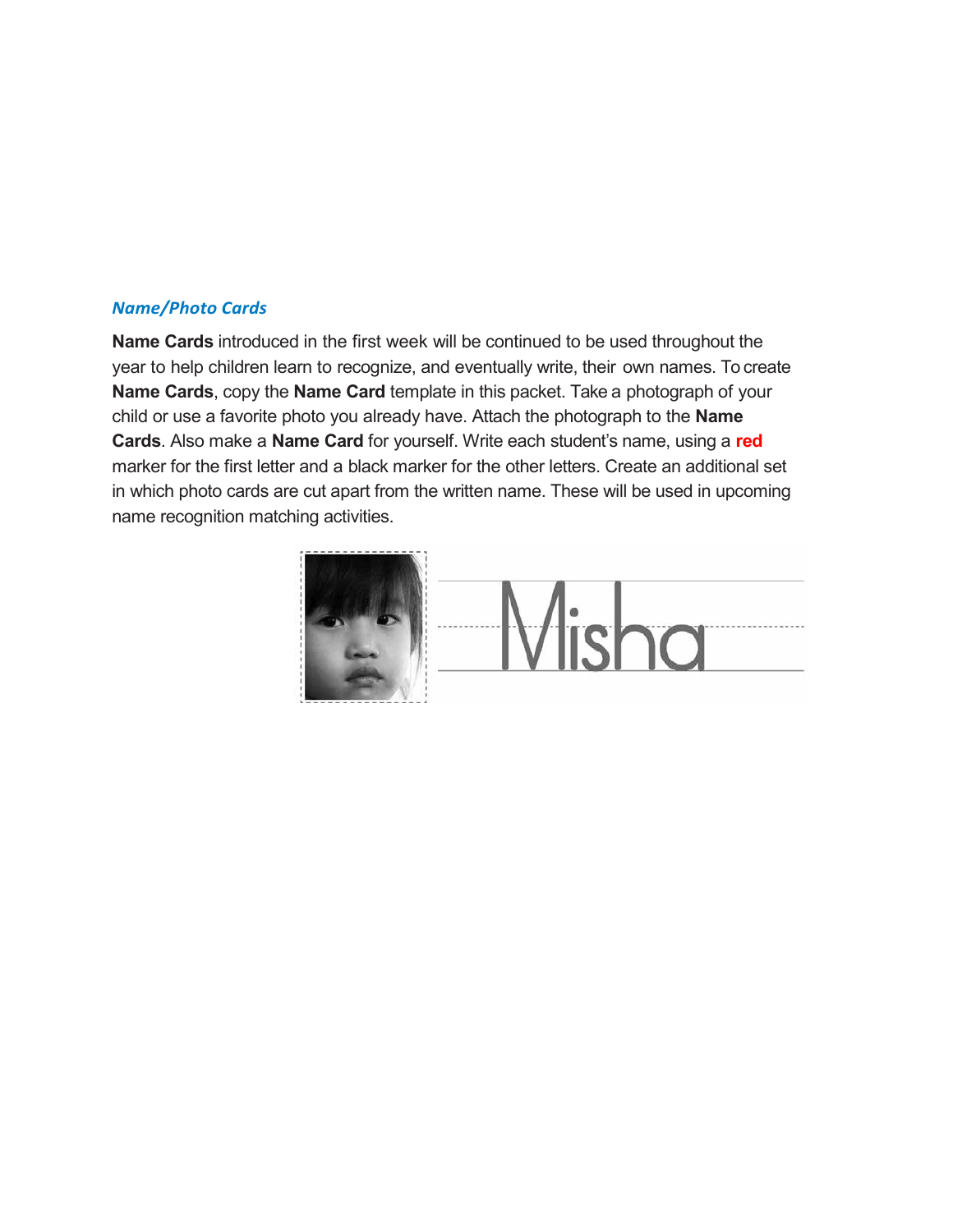# **Name and Photo Labels**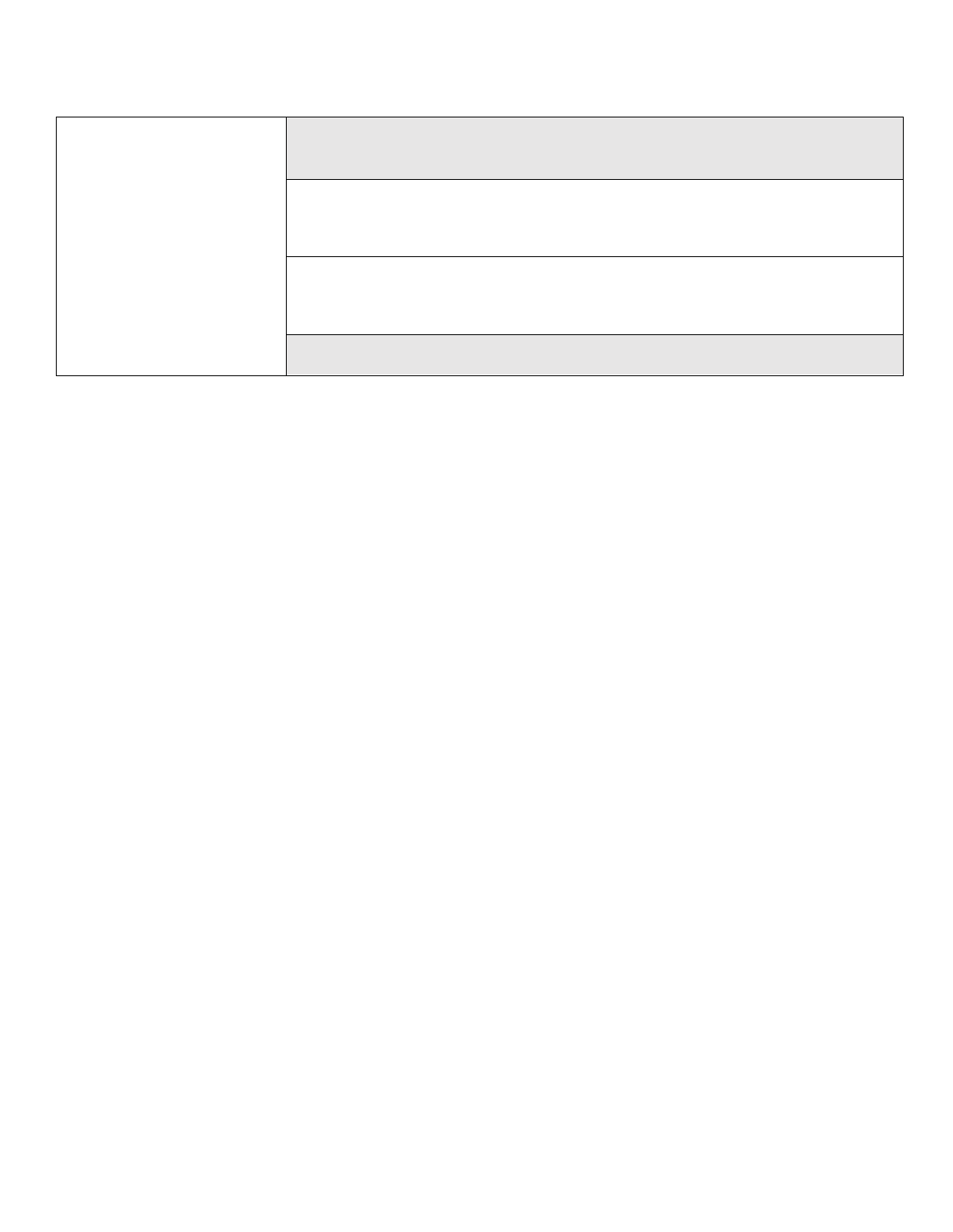# **Daily Schedule Labels**





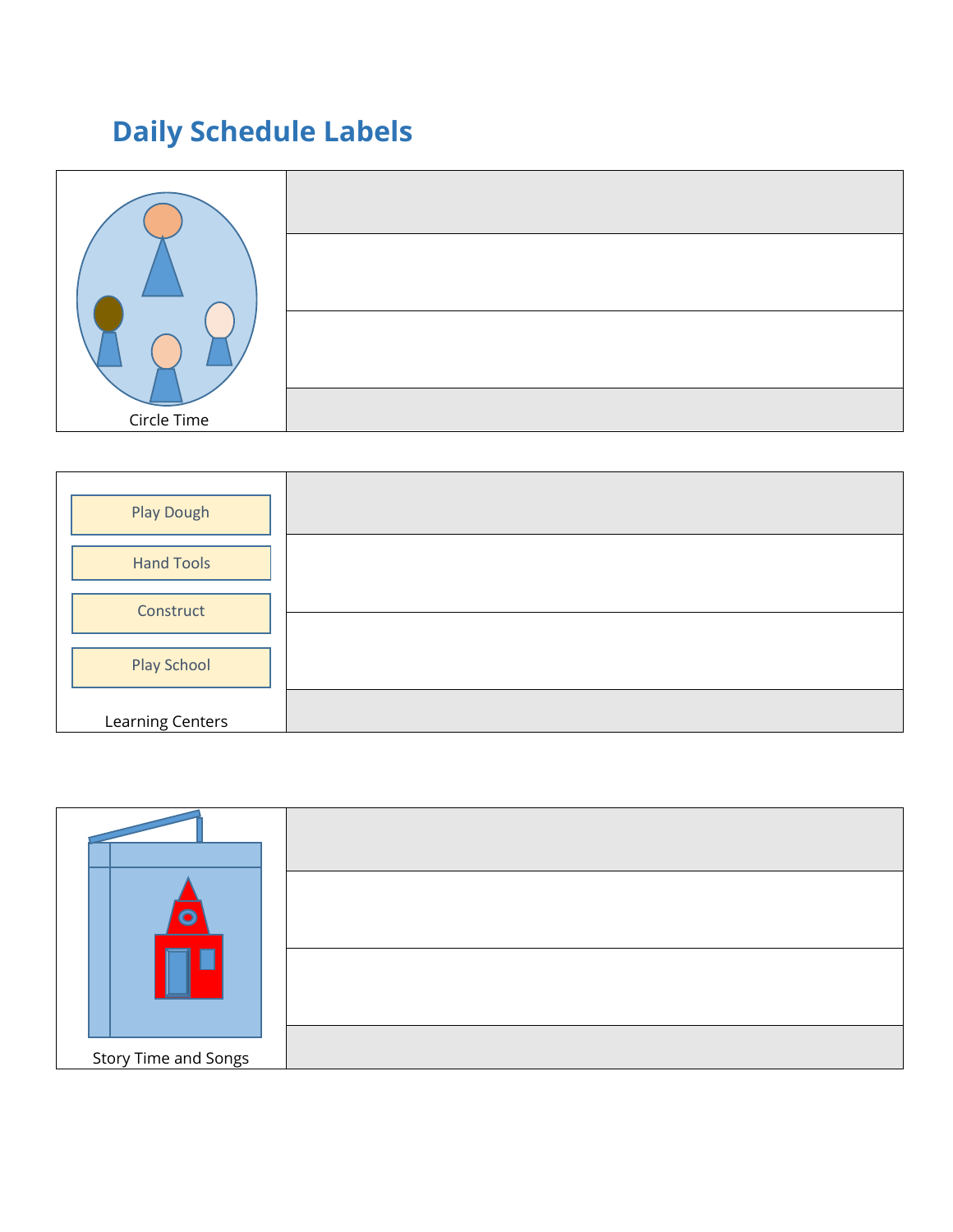



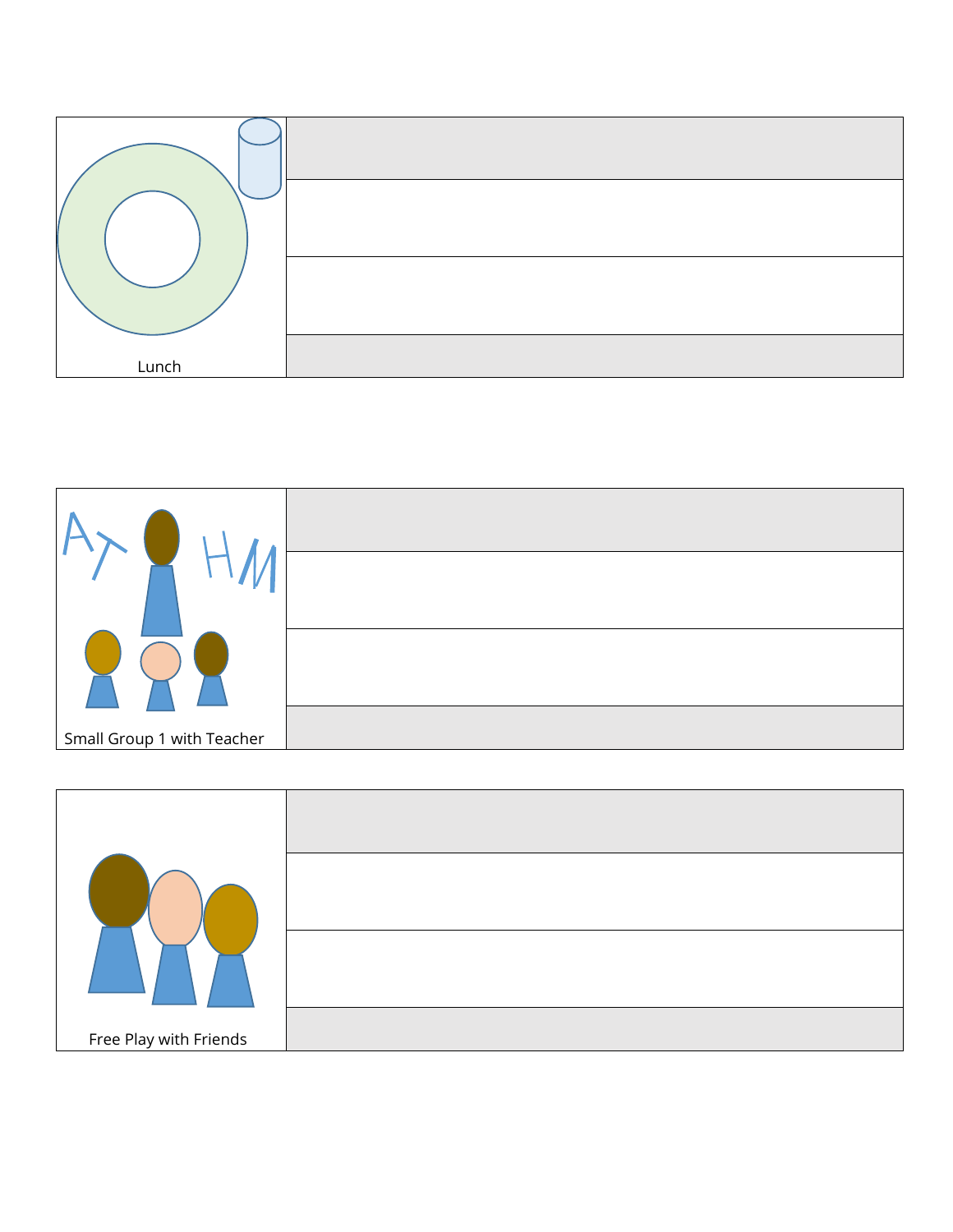

| Extra |  |
|-------|--|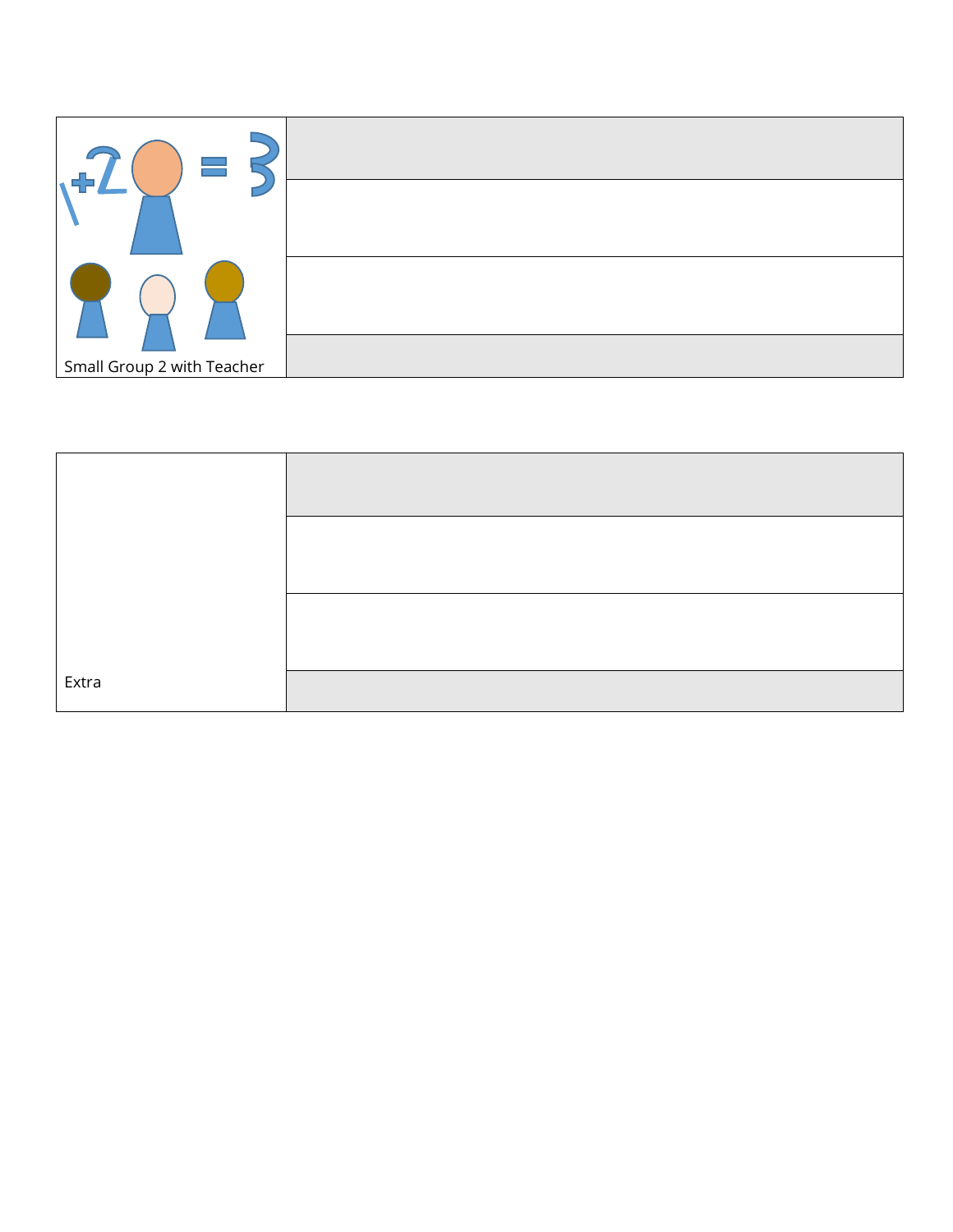# Learning Center Labels





| Play School |
|-------------|
|             |
|             |
|             |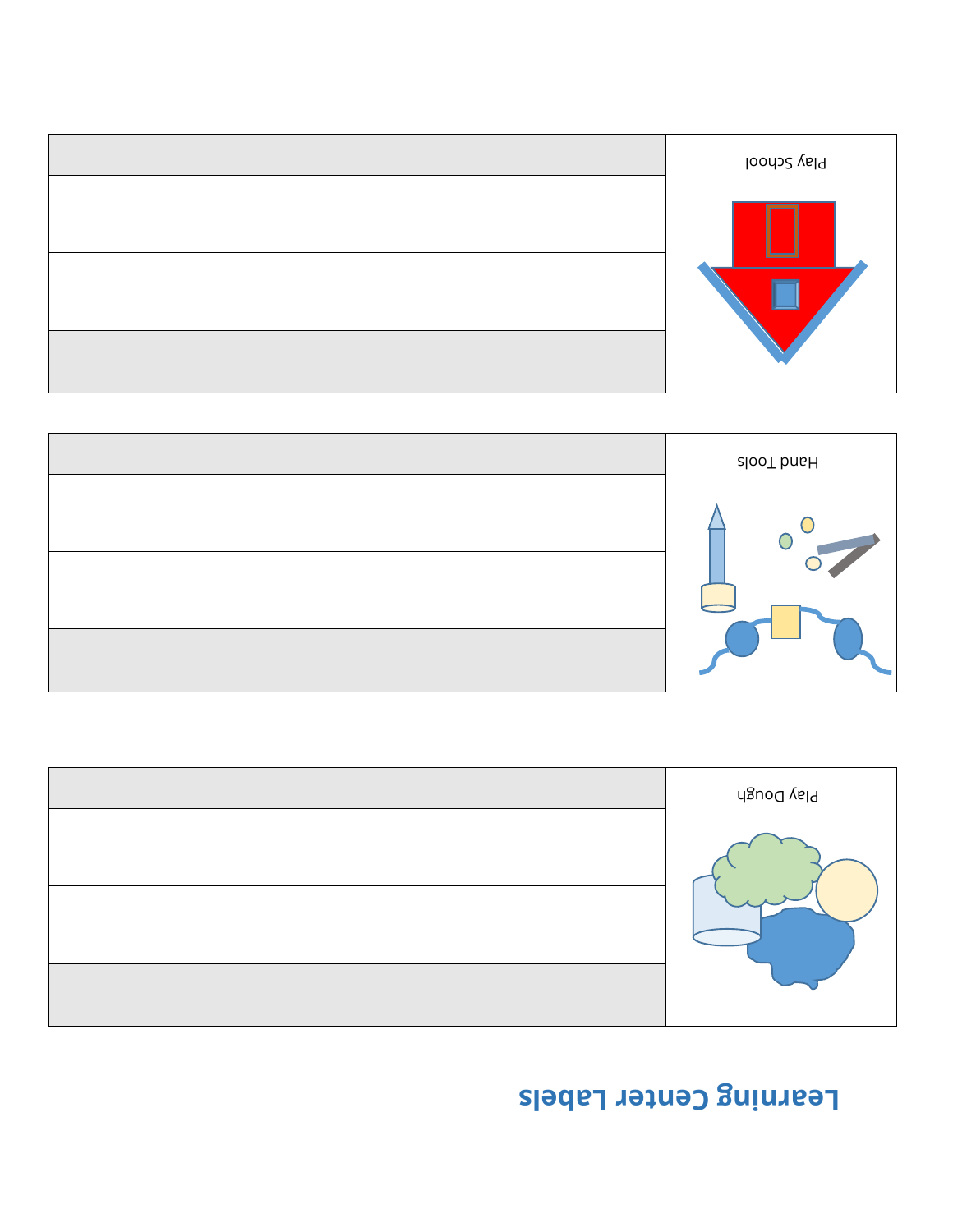



| Extra |  |
|-------|--|